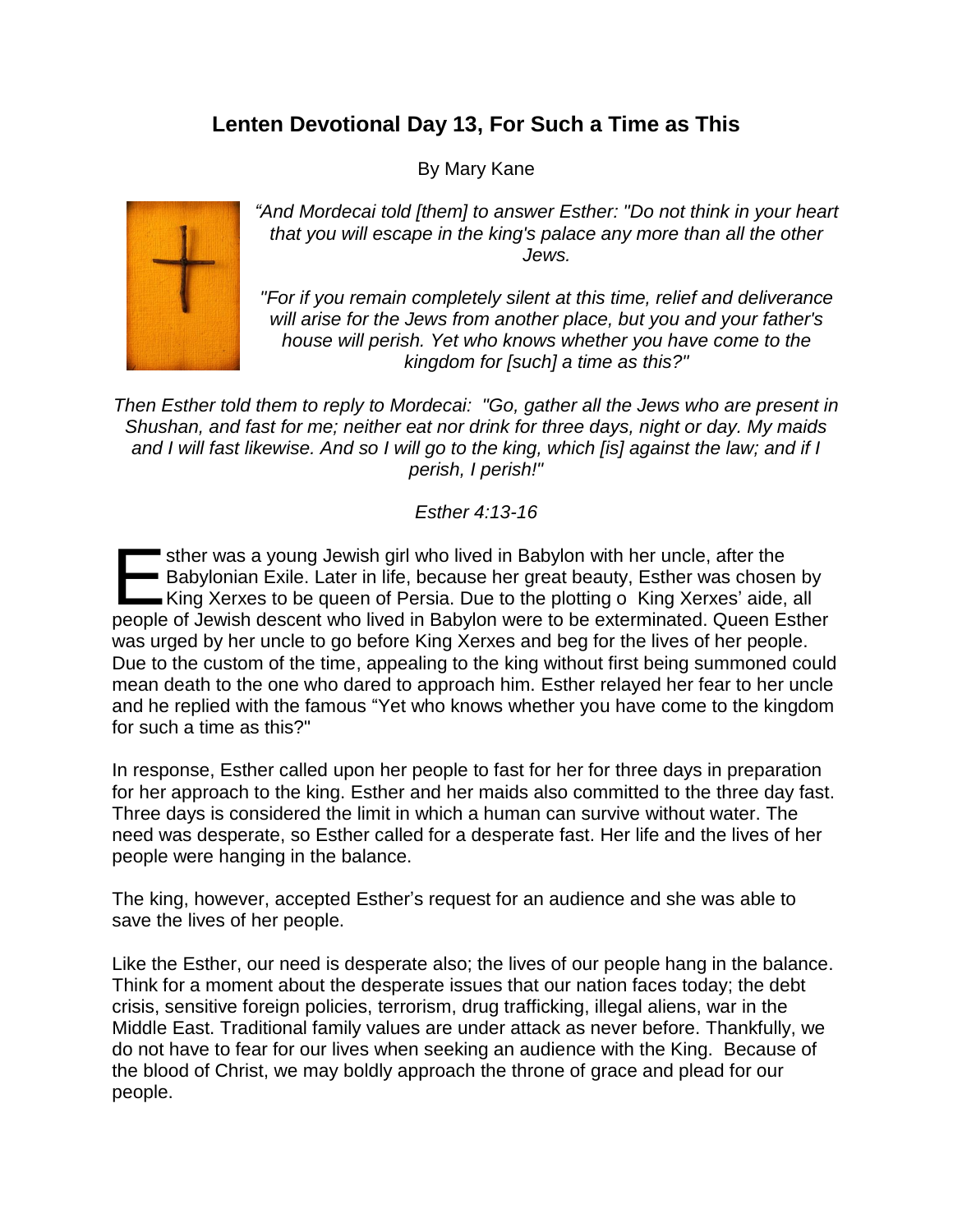During this Lenten season, like Esther and the Jewish people, let's once again unite as the people of God and fast for the healing and salvation of our nation.

## **Application:**

In the space below, please record an issue that challenges our nation for which you would like to pray and fast:

Now please check the box next to the fast you would like to do:

*(As always please use common sense concerning fasting and check with your doctor if you have any health issues or concerns before you attempt to do a fast.)*

- $\Box$  Fast from one meal for one day.
- $\Box$  Fast from one meal a day for a week.
- $\Box$  Fast from a favorite food for a week or longer.
- $\Box$  Fast from a favorite TV program for a week or longer.
- $\Box$  Fast from technology or social media for a week or longer.
- Other \_\_\_\_\_\_\_\_\_\_\_\_\_\_\_\_\_\_\_\_\_\_\_\_\_\_\_\_\_\_\_\_\_\_\_\_\_\_\_\_\_.

## **Prayer:**

Dearest Holy Father,

Thank You that You have given us the privilege to affect our world with prayer and fasting. You have placed us in our nation, in our state, in our city, in our neighborhoods, schools, churches and work places for "such a time as this." Like Queen Esther, please help us to take our place in history and pray and fast for the needs of our nation. We ask that You answer our prayers according to Your perfect will.

In Jesus Holy Name,

Amen.

[http://www.freedigitalphotos.net/images/view\\_photog.php?photogid=3840](http://www.freedigitalphotos.net/images/view_photog.php?photogid=3840)